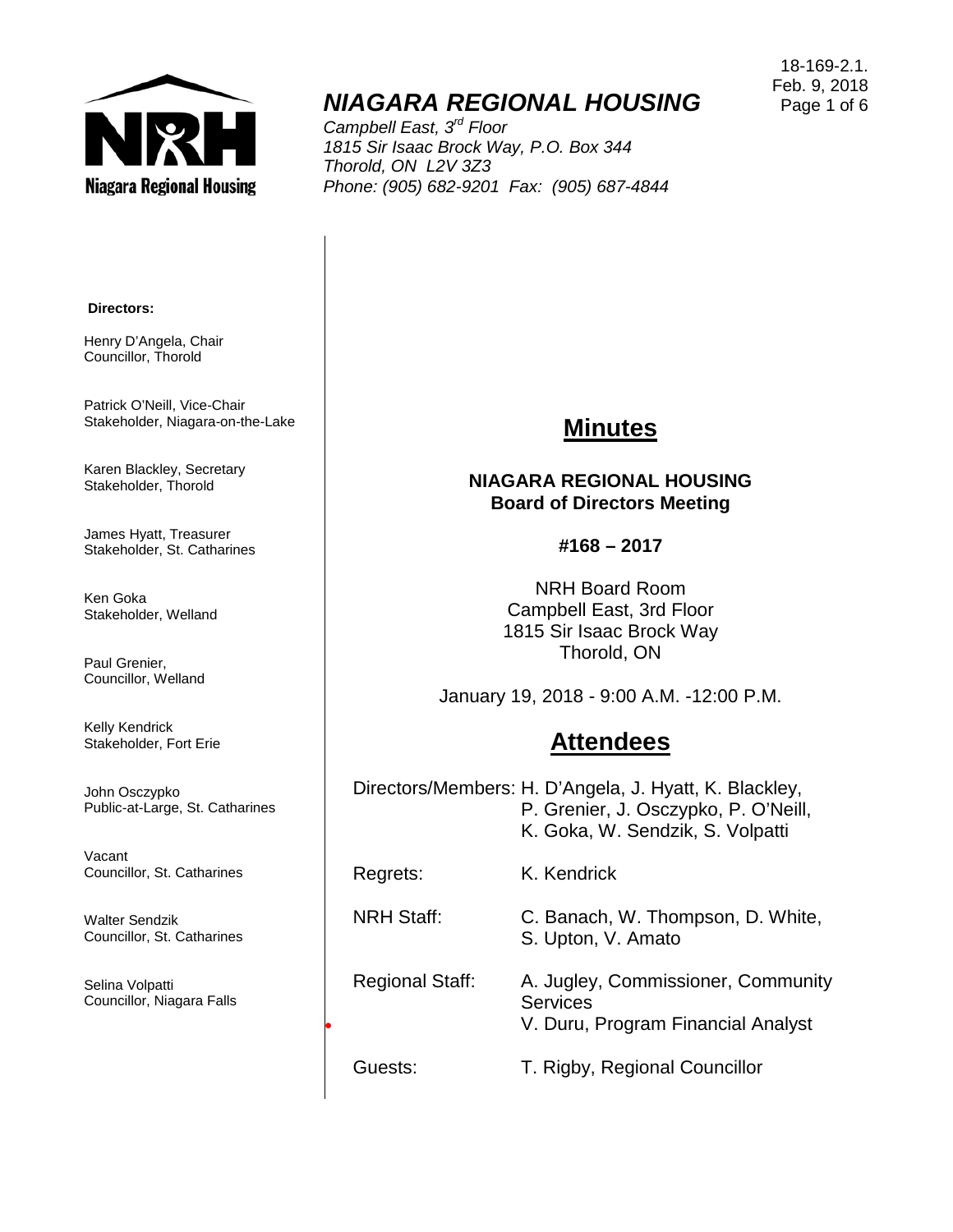A quorum being present, the meeting was called to order at 9:05 A.M.

The Chair announced that Council approved B. Baker, K. Blackley and J. Hyatt as Community Director representatives when the new Board structure comes into effect mid-February.

#### **1. Adoption of Agenda/Declaration of Conflict**

- Add NRH 2018 Board of Directors Meeting Schedule as 9.1.
- Add Appeal Hearing meeting, January 30, 2018 as 9.2.
- Board Member acknowledgement as 9.3.

*Moved by J. Osczypko Seconded by J. Hyatt*

#### *That the agenda be ADOPTED as amended.*

No conflicts of interest were declared.

#### **2. Approval of Minutes**

2.1. Minutes of the December 15, 2017 Meeting

*Moved by P. O'Neill Seconded by K. Blackley*

*That the minutes of the December 15, 2017 meeting be ADOPTED.* 

*CARRIED*

*CARRIED*

2.2. Business Arising

2.2.1. Carlton Street Update – 18-168-2.2.1.

*Moved by S. Volpatti Seconded by K. Goka*

#### *That the NRH Board of Directors RECEIVE 18-168-2.2.1., Carlton Street Update, for information.*

*CARRIED*

2.2.2. Budget Snapshot of Carlton St. New Development – 17-168-2.2.2.

*Moved by S. Volpatti Seconded by K. Goka*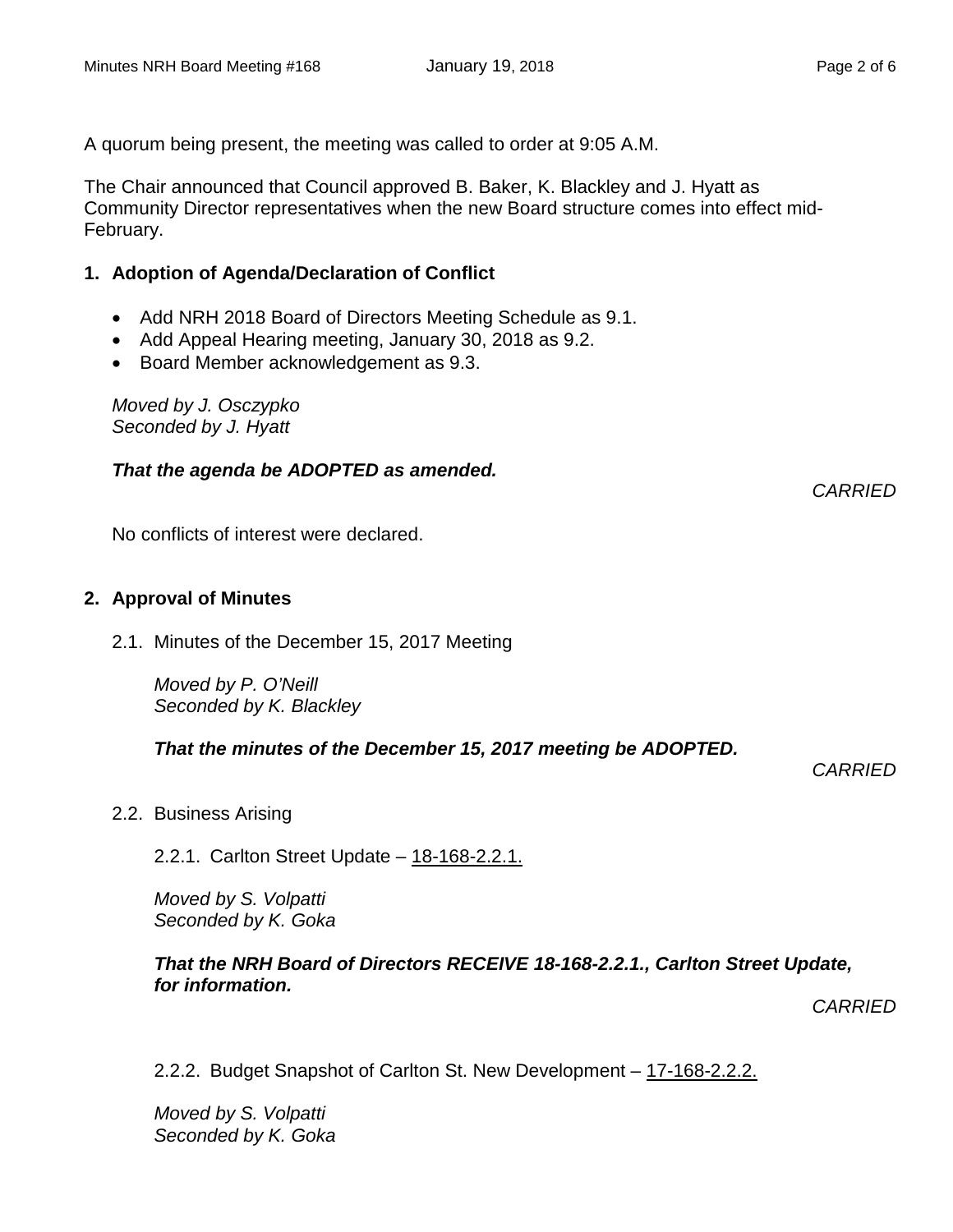#### *That the NRH Board of Directors RECEIVE, 18-168-2.2.2., Budget Snapshot of Carlton St. new Development, for information.*

*CARRIED*

- 2.2.3. Election of Officers Deferred to February meeting
- **3.** Presentation not scheduled
- **4.** Staff Reports
	- 4.1. Social Housing Internet Access Report 18-168-4.1.

*Moved by W. Sendzik Seconded by J. Osczypko*

- *1) That the Niagara Regional Housing (NRH) Board of Directors RECEIVES this report for information; and,*
- *2) That the NRH Board of Directors DIRECT staff to send a letter (as per sample) to the identified internet providers from the Board Chair formally requesting they consider replicating the low-cost internet package offered to Social Housing tenants by Rogers Communications across Canada.*
- *3) That the report be FORWARDED to PHSS requesting Regional Chair send a letter of support as well.*

*CARRIED*

W. Sendzik advised that he would lend support to this initiative by sending letters to internet providers from his office as Mayor of St. Catharines.

4.2. French Language Services – Report 18-168-4.2.

*Moved by S. Volpatti Seconded by K. Blackley*

*That the NRH Board of Directors RECEIVE report 18-168-4.2., French Language Services, for information purposes.*

*CARRIED*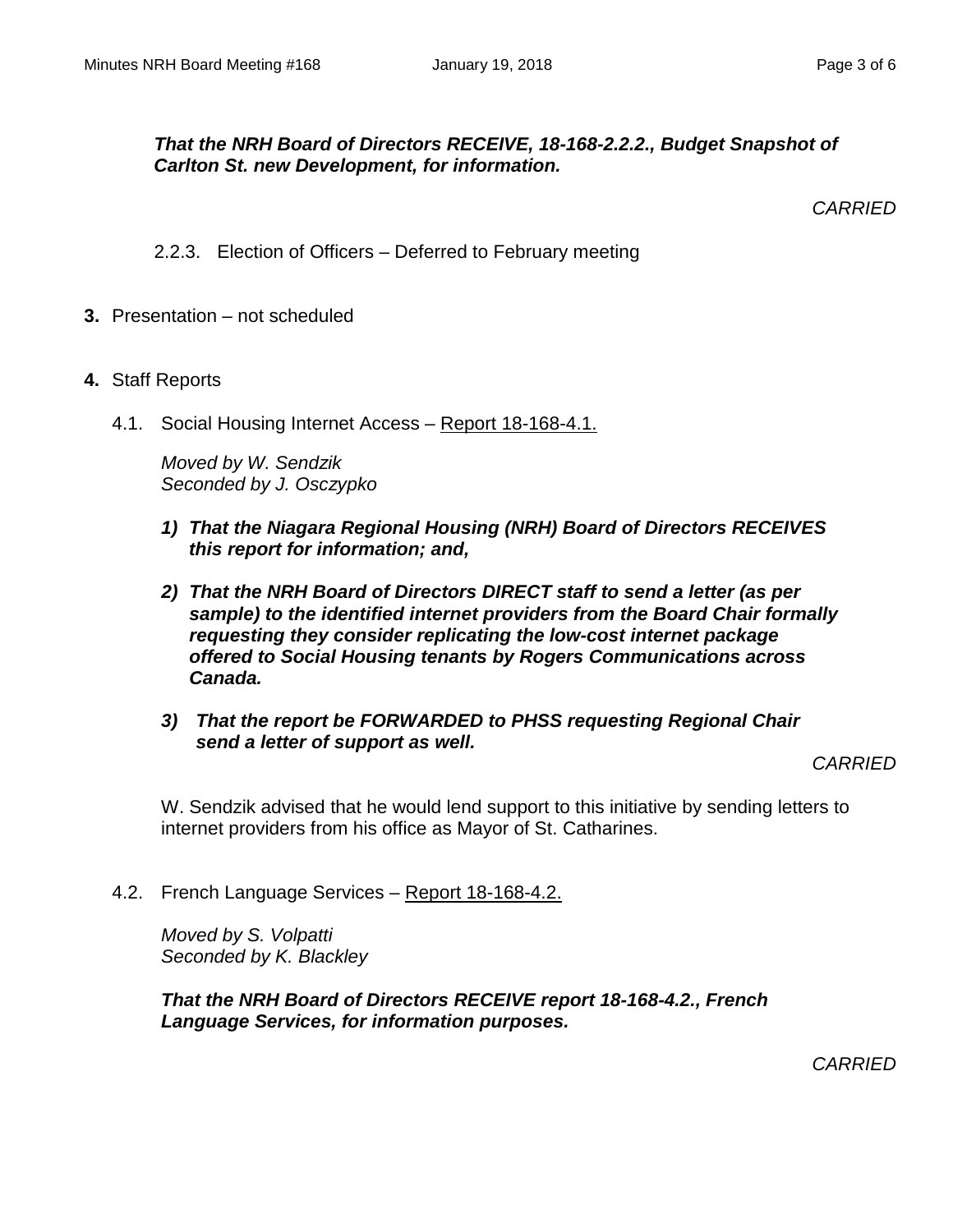4.3. Social Housing Apartment Improvement Program (SHAIP) – Report 18-168-4.3.

*Moved by K. Blackley Seconded by W. Sendzik*

- *1. That the Niagara Regional Housing Board of Directors RECOMMENDS to Regional Council the APPROVAL of Social Housing Apartment Improvement Program (SHAIP) Transfer Payment Agreement;* 
	- *(i) The Social Housing Apartment Improvement Program (SHAIP) conditional allocation of up to \$2,489,627 in 2017-2018 and \$4,416,322 from 2018-2021.*
- *2. In accordance with the Budget Control By-law No. 2017-63 that the 2018 gross capital budget adjustment for NRH of \$1,607,580 and 2018 gross operating budget adjustment of \$72,918 be APPROVED and INITIATED based on the total confirmed allocation to date.*
- *3. That the Niagara Regional Housing Board of Directors DIRECTS Staff to proceed with the determination of the administrative requirements for the delivery of the programs.*

*CARRIED*

4.4. Social Infrastructure Fund - Investment in Affordable Housing for Ontario Notional Funding Allocation 2018-2019 – Report 18-168-4.4.

A revised Appendix A was distributed.

*Moved by P. O'Neill Seconded by K. Blackley*

- *1. That the Niagara Regional Housing Board of Directors RECOMMENDS to Regional Council the APPROVAL of the Program and Delivery Fiscal Plan (PDFP) for Year 3 under the Social Infrastructure Fund (SIF).*
- *2. That the Niagara Regional Housing Board of Directors DIRECTS staff to proceed with the determination of the administrative requirements for the delivery of the programs.*

*CARRIED*

**5.** New Business – no new business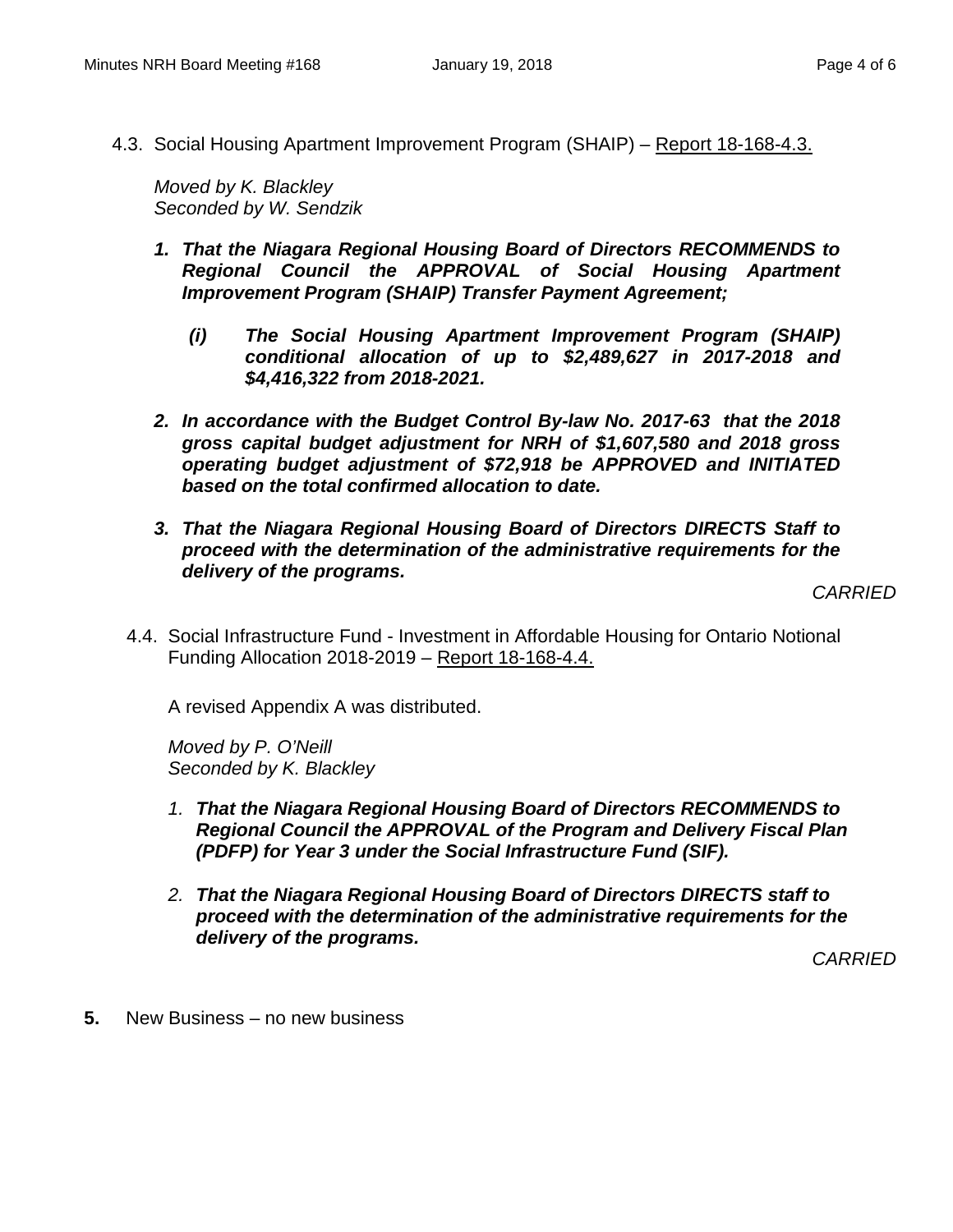#### 6. Chief Executive Officers Report

6.1. Financial Statements as at November 30, 2017 – Item 18-168-6.1.

*Moved by P. Grenier Seconded by J. Hyatt*

*That the NRH Board of Directors APPROVE the Financial Statements as at November 30, 2017.*

*CARRIED*

- 7. Committee/Advisory Group Meeting Minutes
	- 7.1. Tenant Advisory Group (TAG) Item 18-168-7.1.

*Moved by J. Osczypko Seconded by K. Goka*

#### *That the NRH Board of Directors RECEIVE the minutes of the August 23, 2017 Tenant Advisory Group for information.*

*CARRIED*

- 8. For Information
	- 8.1. Frequently Asked Questions about Niagara Regional Housing (NRH) for Elected Reps – item 18-168-8.1.

*Moved by W. Sendzik Seconded by K. Goka*

*That the NRH Board of Directors RECEIVE 18-168-8.1., Frequently Asked Questions about Niagara Regional Housing (NRH) for Elected Reps, for information.*

*CARRIED*

- 9. Other Business
	- 9.1. NRH 2018 Board of Directors Meeting Schedule

One of the Directors has scheduling conflicts with the next two NRH Board meeting dates. There was a brief discussion on the matter.

*Moved by W. Sendzik Seconded by K. Blackley*